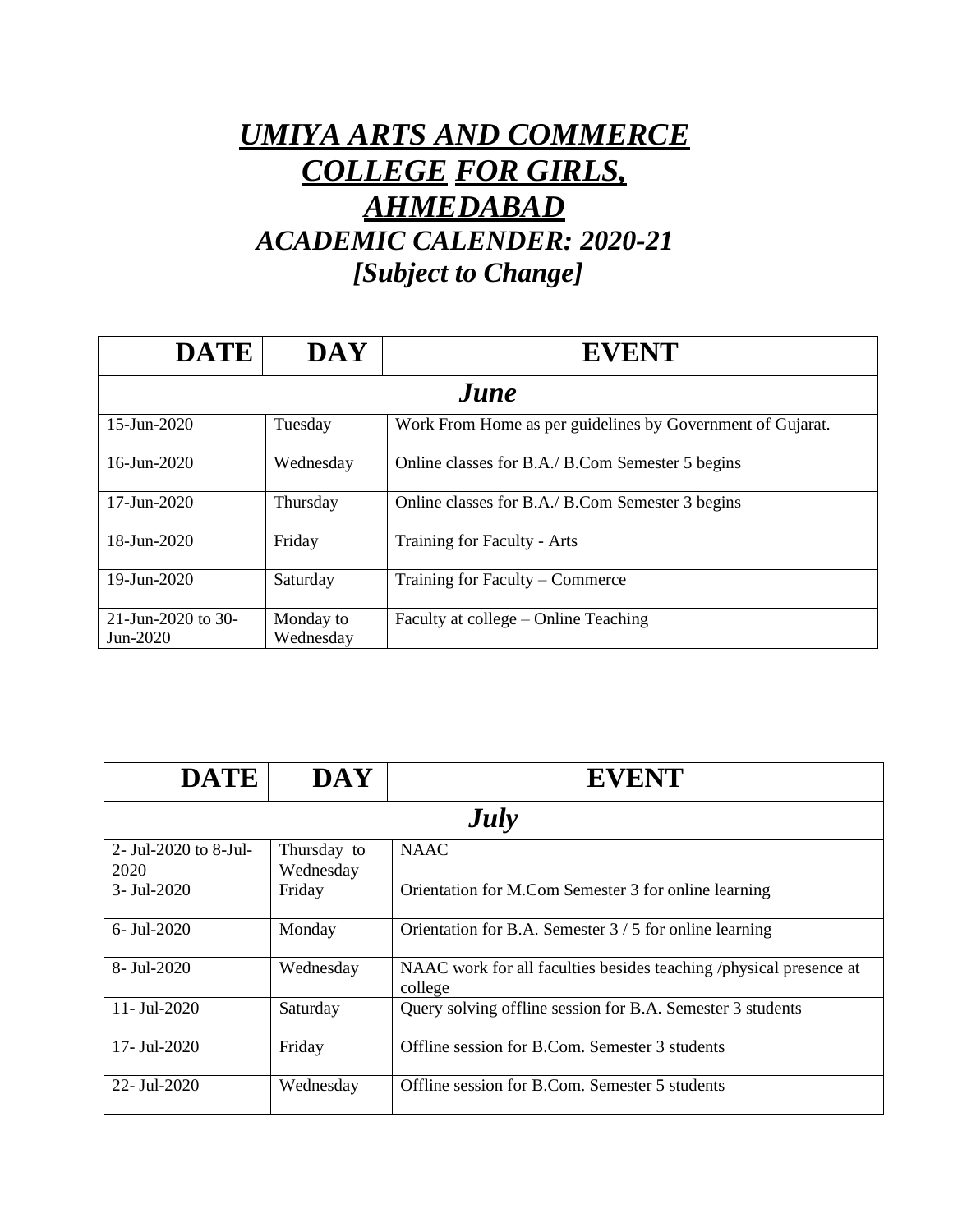| <b>DATE</b>                   | <b>DAY</b>             | <b>EVENT</b>                                                                      |  |
|-------------------------------|------------------------|-----------------------------------------------------------------------------------|--|
| <b>August</b>                 |                        |                                                                                   |  |
| $4-Aug-2020$ to<br>8-Aug-2020 | Tuesday to<br>Saturday | Faculties present at college to solve queries or academic problem of<br>students. |  |
| 15-Aug-2020                   | Saturday               | Celebration of Independence Day. (With Social Distancing)                         |  |
| 24-Aug-2020                   | Monday                 | Interclass presentation by Students dept. of Eng. B.A. Semester 3<br>(Online)     |  |

| <b>DATE</b>                | <b>DAY</b>         | <b>EVENT</b>                                           |
|----------------------------|--------------------|--------------------------------------------------------|
|                            |                    | <i>September</i>                                       |
| $1-Sep-2020$               | Tuesday            | Online Guest Lecture – Dept. of English                |
| 4-Sep-2020                 | Friday             | <b>Orientation for B.Com Semester 1 Students</b>       |
| 5-Sep-2020                 | Saturday           | Teacher's day celebration: Dept. of Sociology          |
| 7-Sep-2020                 | Monday             | Online classes begins for B.Com Semester1              |
| 10-Sep-2020<br>11-Sep-2020 | Thursday<br>Friday | Orientation for B.A. Semester 1 Students.              |
| 14-Sep-2020                | Monday             | Online Classes begins for B.A. Semester 1              |
| 21-Sep-2020                | Monday             | Inter classes presentation by students B.A. Semester 5 |

| <b>DATE</b>    | <b>DAY</b>            | <b>EVENT</b>                               |  |  |
|----------------|-----------------------|--------------------------------------------|--|--|
|                | <i><b>October</b></i> |                                            |  |  |
| $7 - Oct-2020$ | Wednesday             | Planning for CWDC – Lecture Series.        |  |  |
| 10-Oct- $2020$ | Saturday              | Pledge – for being Corona Warrior          |  |  |
| 12-Oct-2020    | Monday                | N.S.S. Orientation for BA/B.Com Semester 1 |  |  |
| 13-Oct-2020    | Tuesday               | Tree plantation at campus - NSS            |  |  |
| 14-Oct-2020    | Wednesday             | CWDC – Lecture series Lecture 1            |  |  |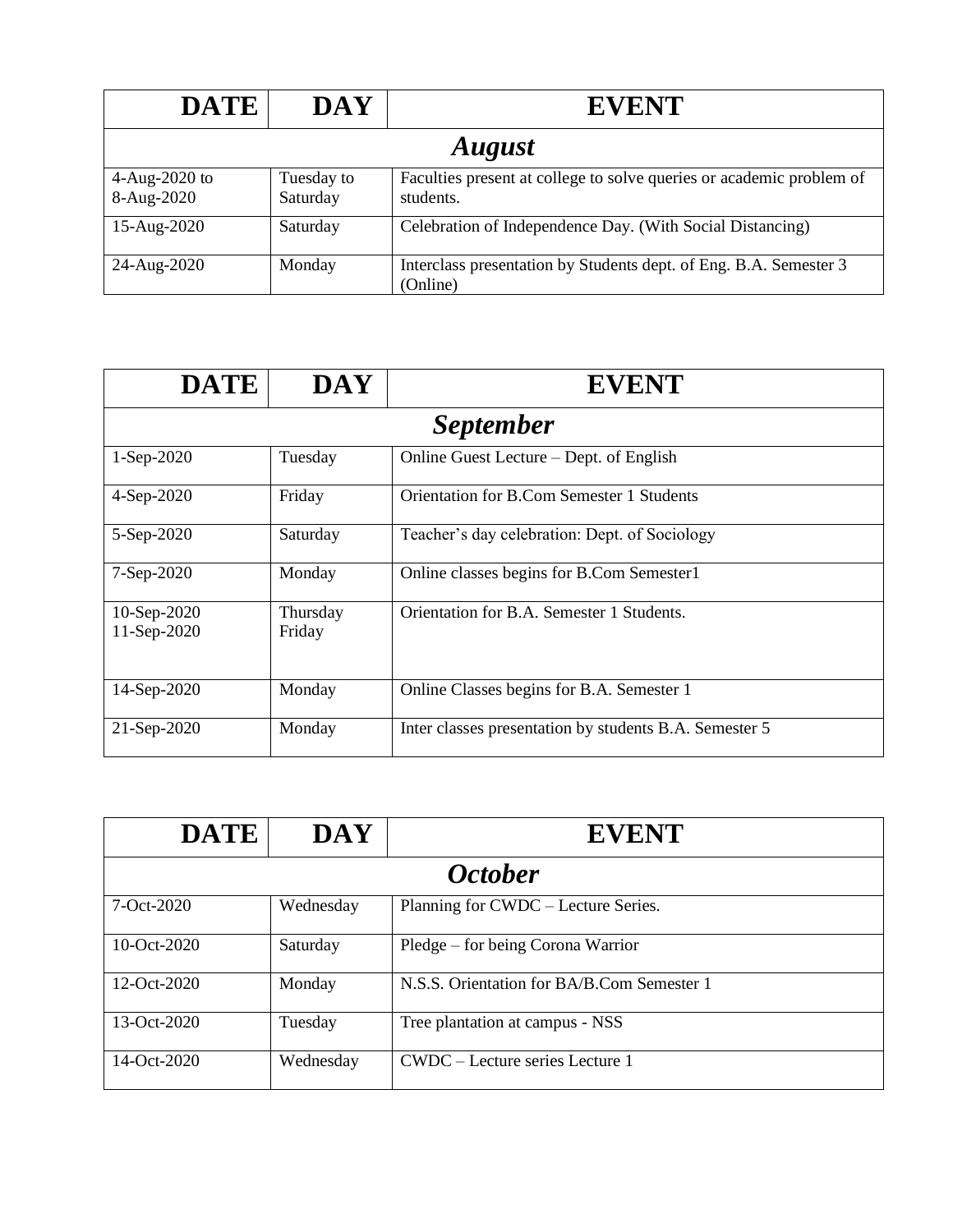| 17-Oct-2020    | Saturday  | Mask Distribution in underprivileged areas of Ahmedabad |
|----------------|-----------|---------------------------------------------------------|
| 19-Oct- $2020$ | Monday    | Sanitized Old Age Home - NSS                            |
| 20-Oct-2020    | Tuesday   | Mask Distribution at Khoraj (NSS)                       |
| 22-Oct-2020    | Thursday  | CWDC – Lecture series Lecture 2                         |
| 24-Oct-2020    | Saturday  | Dept. of Commerce Guest lecture                         |
| $28-Oct-2020$  | Wednesday | Revision for BA/B.Com Semester3 and 5 Begins            |
| 29-Oct-2020    | Thursday  | CWDC – Lecture series Lecture 3                         |

| <b>DATE</b>                       | <b>DAY</b>            | <b>EVENT</b>                                   |
|-----------------------------------|-----------------------|------------------------------------------------|
|                                   |                       | <b>November</b>                                |
| $2-Nov-2020$                      | Monday                | CWDC – Lecture series Lecture 4                |
| $3-Nov-2020$                      | Tuesday               | Assignments submission by B.Com. Semester 3    |
| $4-Nov-2020$                      | Wednesday             | Assignments submission by B.Com. Semester 5    |
| $7-Nov-2020$ to 22-<br>$Nov-2020$ | Saturday to<br>Sunday | Diwali Break                                   |
| $23-Nov-2020$                     | Monday                | Gujarat University Establishment day / Holiday |
| 24-Nov-2020                       | Tuesday               | New Semester begins                            |
| 25-Nov-2020                       | Wednesday             | Assignments submission by BA Semester 3/5      |
| 26-Nov-2020                       | Thursday              | <b>Celebration of Constitution Day</b>         |

| <b>DATE</b>     | DAY       | <b>EVENT</b>                      |
|-----------------|-----------|-----------------------------------|
| <b>December</b> |           |                                   |
| 1-Dec-2020      | Tuesday   | Soft Skill Exams University       |
| 2-Dec-2020      | Wednesday | <b>Foundation Exam University</b> |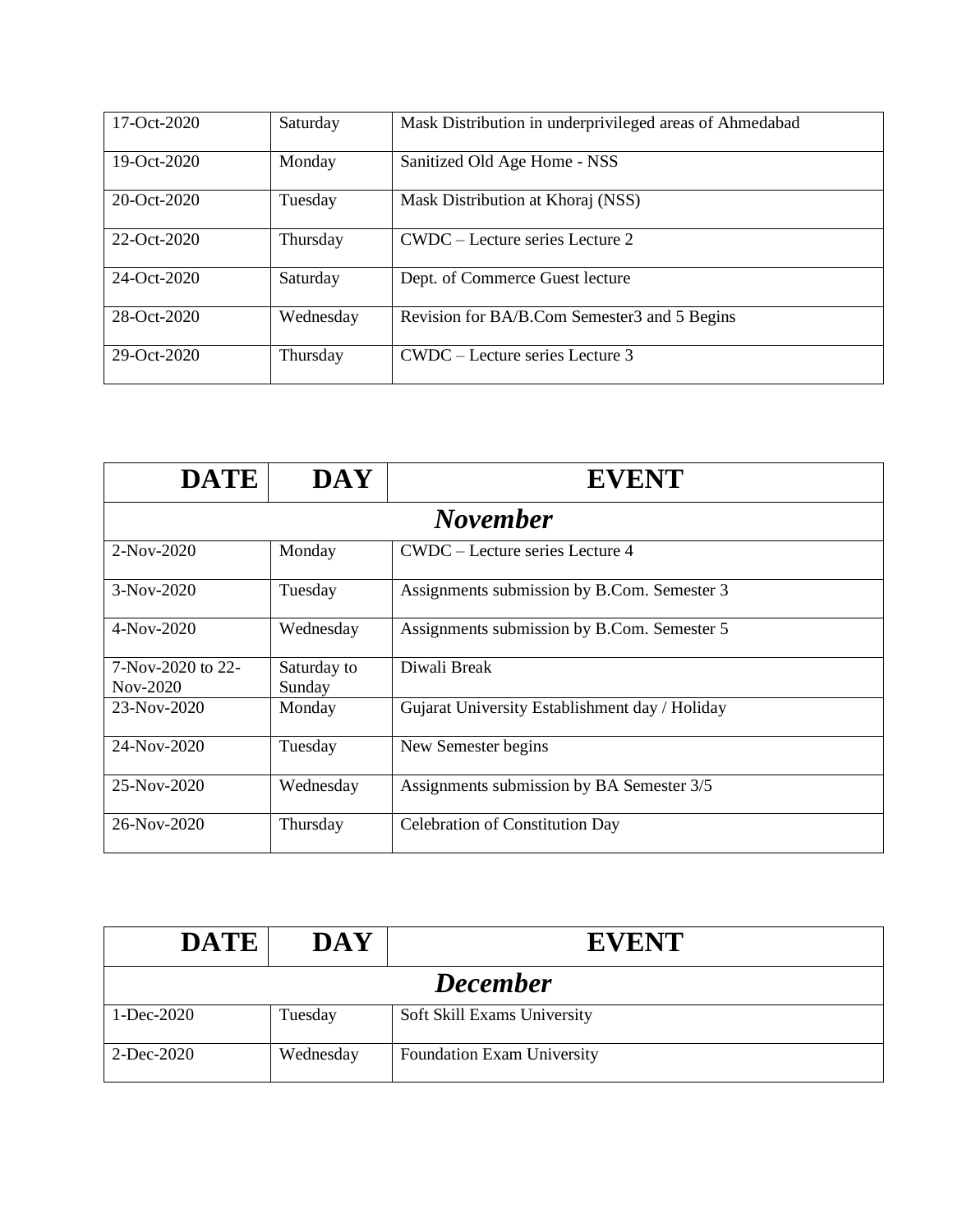| 5-Dec-2020 to<br>17-Dec-2020  | Saturday to<br>Thursday | Internal Online/Offline Exams for BA semester 3 and 5 Begins     |
|-------------------------------|-------------------------|------------------------------------------------------------------|
| 18-Dec-2020 to<br>31-Dec-2020 | Friday to<br>Thursday   | Internal Online/Offline Exams for B.Com. semester 3 and 5 Begins |

| <b>DATE</b>      | <b>DAY</b> | <b>EVENT</b>                                         |
|------------------|------------|------------------------------------------------------|
|                  |            | <b><i>January</i></b>                                |
| $1-Jan-2021$     | Friday     | Orientation program for M.Com. Semester 1            |
| $8 - Jan - 2021$ | Friday     | Celebration of National Youth Day with RUDMI-Webinar |
| $12$ -Jan-2021   | Tuesday    | <b>Celebration of National Youth Day</b>             |
| $18$ -Jan-2021   | Monday     | Dept. of English Guest Lecture                       |
| 29-Jan-2021      | Friday     | Dept. of Commerce (M.Com.) Guest lecture             |

| <b>DATE</b> | <b>DAY</b> | <b>EVENT</b>                                               |  |  |
|-------------|------------|------------------------------------------------------------|--|--|
|             | February   |                                                            |  |  |
| 1-Feb-2021  | Monday     | Started Training for Kabbadi, Cricket and Kho-Kho (Sports) |  |  |
| 5-Feb-2021  | Friday     | Psychological Counseling by Dr. Pritiben Tiwari            |  |  |
| 10-Feb-2021 | Wednesday  | Sakhi Jyot N.G.O Visit by Dept. of Sociology               |  |  |
| 12-Feb-2021 | Friday     | Psychological Counseling by Dr. Pritiben Tiwari            |  |  |
| 19-Feb-2021 | Friday     | Psychological Counseling by Dr. Pritiben Tiwari            |  |  |
| 26-Feb-2021 | Friday     | Psychological Counseling by Dr. Pritiben Tiwari            |  |  |